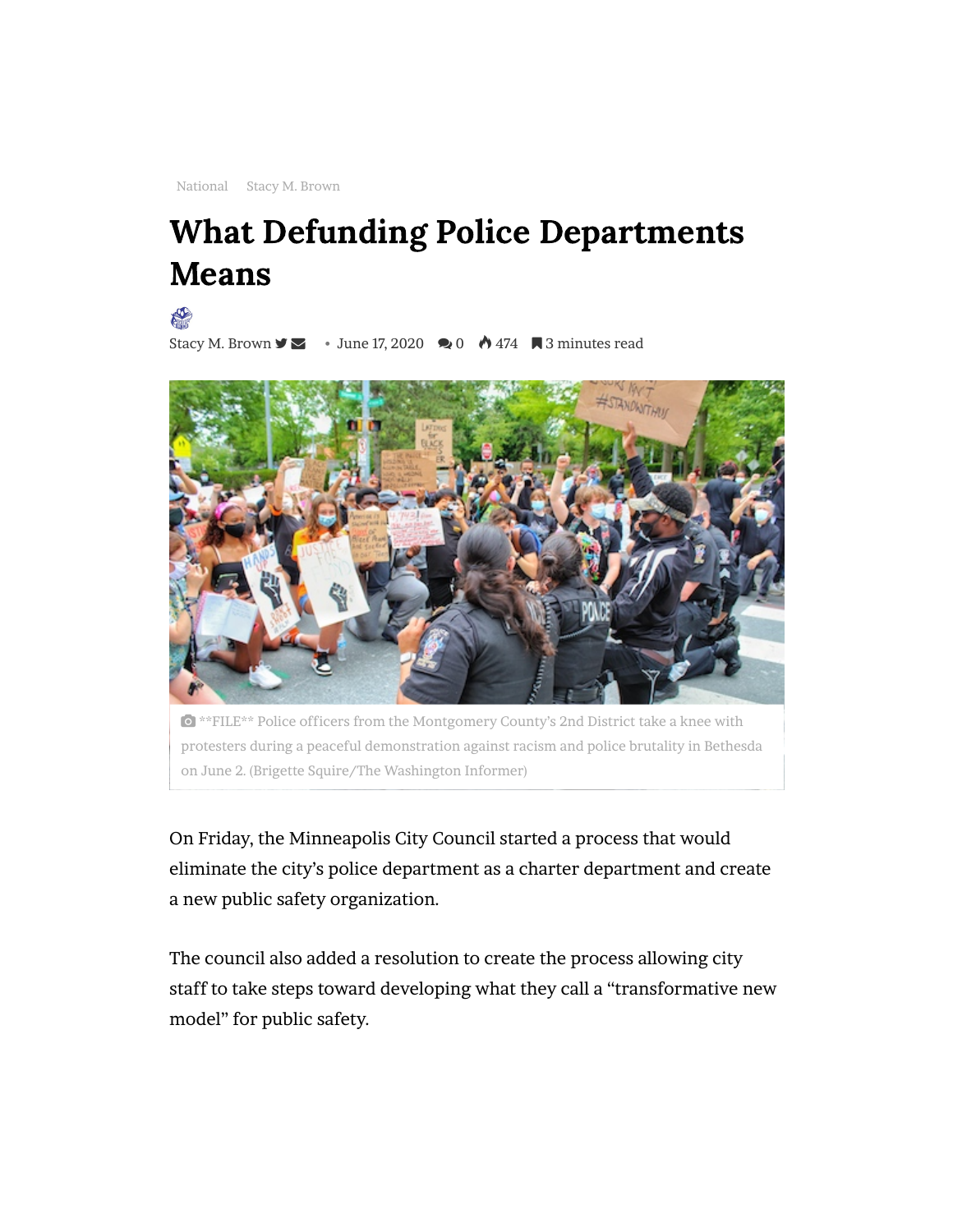According to MPR News in Minneapolis, the city is required to fund a police department under the charter.

Still, if voters favor excising the police department from the charter, the council could then abolish it. A majority of council members have said they favor dismantling the police department.

Lawmakers in other jurisdictions around the nation have also discussed or have moved to defund police departments. For many, such action begs the question: What does defunding the police department means?

"Defunding the police is about the process of community involvement and reimagining the purpose of police, which leads to a different outcome," activist Na'ilah Amaru said in an email to The Informer. "The phrase challenges American society to see fully the harm inflicted on Black and brown communities by current policies and practices that invest in a militarized police force while deliberately neglecting the needs, and divesting critical resources from communities of color. "

Traditionally, Americans equate the police with public safety. Still, police brutality and the disproportionate number of deaths of African-Americans at the hand of police demonstrate all-too powerfully that is not equally true for all segments of society, said Nora V. Demleitner, a Roy L. Steinheimer Jr. Professor of Law at Washington and Lee University in Virginia.

Overpolicing of African-American neighborhoods, exploitative tactics, stop-and-frisk abuses, and police brutality up to the murders of African-Americans show that the state's power unequally — and sometimes brutally — falls upon a small and disenfranchised group in our population, Demleitner said.

"African-Americans as a group was historically enslaved, then suffered during segregation, and continue to be treated unequally in every walk of life, as health, education and wealth inequities powerfully demonstrate," she said. "Let's also acknowledge that police encounters, even if not themselves violent, often bring an unequal and overly punitive criminal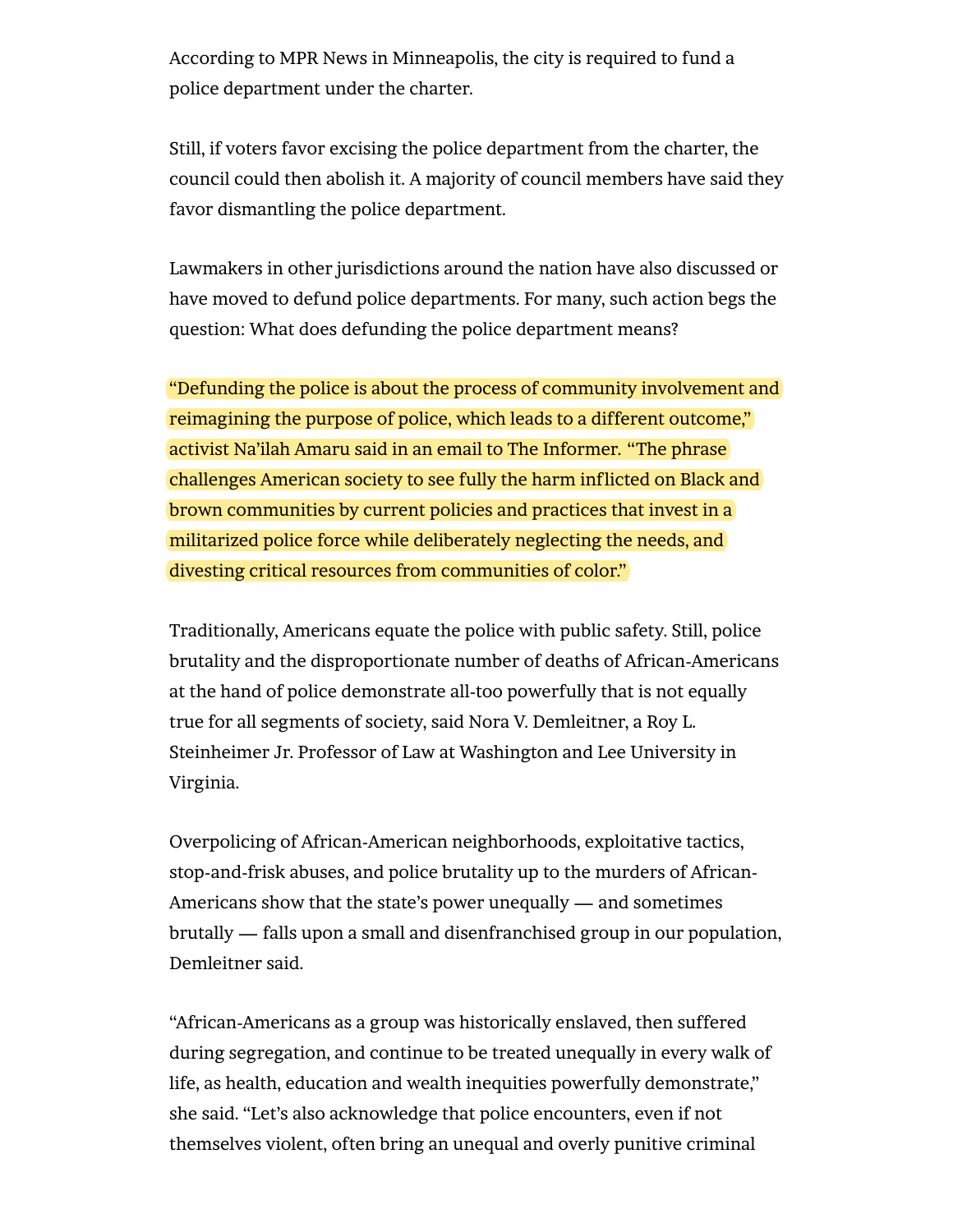justice response on minority communities, which creates further reluctance to rely upon the police. None of this is conducive to public safety.

"Defunding and even abolishing the police was discussed in passing during the 1960s as was prison abolition," Demleitner said. "Those terms aren't the same as lawlessness. It is about paring police functions back to their core. Police should be narrowly focused on law enforcement, especially as they carry weapons and should be subject to robust constraints on their power and vibrant oversight and accountability.

Discussions began last week about whether school resource officers (SROs) are necessary in Prince George's County public schools.

The school seeks to remove those officers from school buildings and amend the budget already passed by County Council to use \$5 million to hire more mental health professionals, social workers, and counselors.

Even if the school board approved to no longer have SROs, a Maryland law adopted in 2018 requires all school systems to provide adequate "law enforcement coverage."

Each school system must report any life-threatening incidents on school grounds, hire a school safety coordinator, and assess students' behavioral and mental health services.

County Executive Angela Alsobrooks said she understands the need to provide more mental health services for students, but they also deserve to be safe.

"Our children … our teachers, our administrators, and any other person in those school buildings deserve as much as we can offer them," she said. "I don't believe in withdrawing school resource officers would be in the best interest of our students, our teachers, administrators. [Students] deserve to be safe and secure and to have those other services that are suggested."

The police are increasingly tasked to be engaged in all kinds of problemsolving. In resolving issues, other entities can do better, added Demleitner,